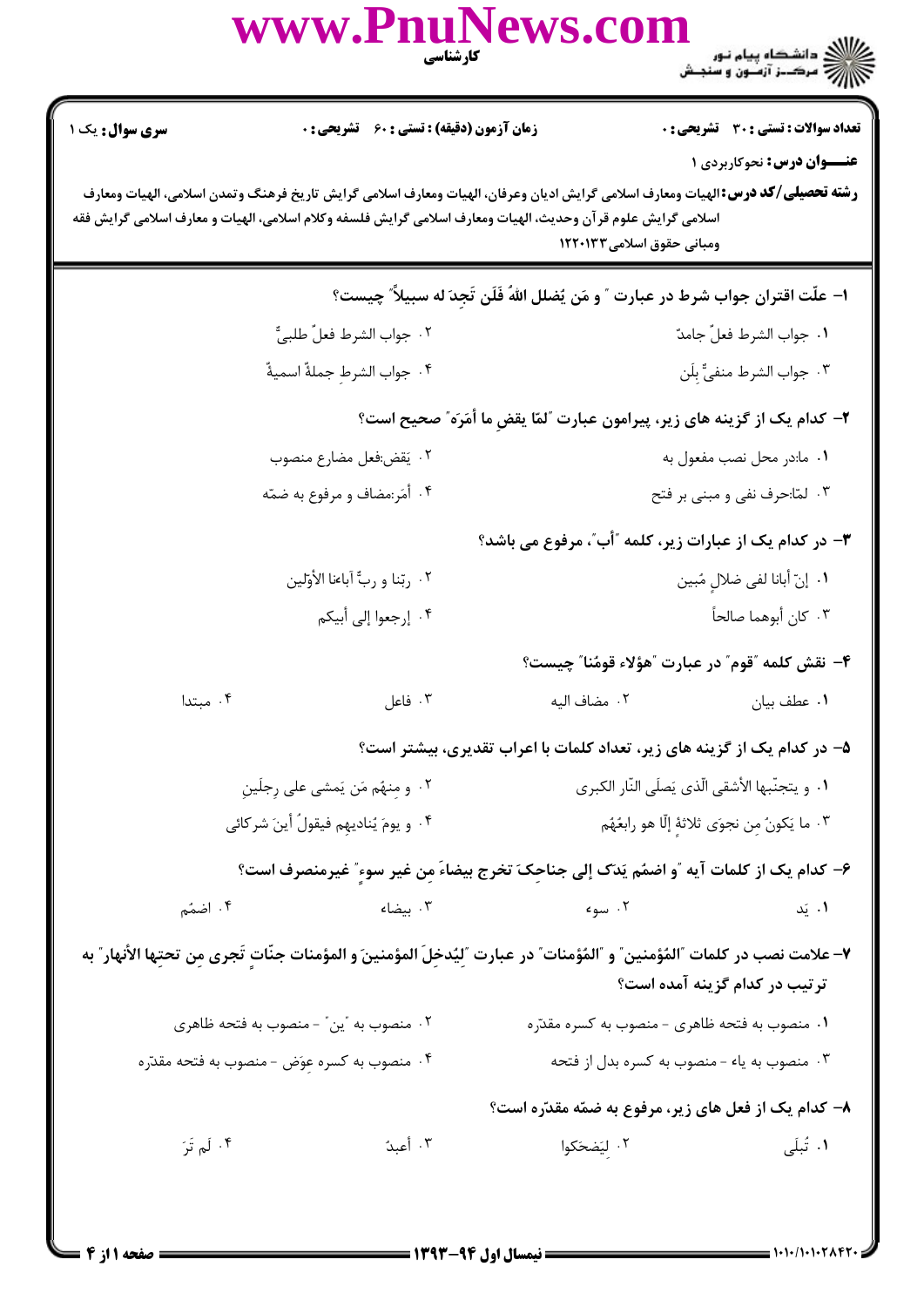|                                                                                                                                                                                                                                                                                                                          | www.PnuNews.com                                                                                                                             | <b>کار شناسی</b><br>مسینی | ))))))) دانشگاه پیام نور<br>)))))) – مرکــز آزمــون و سنجـش           |  |  |
|--------------------------------------------------------------------------------------------------------------------------------------------------------------------------------------------------------------------------------------------------------------------------------------------------------------------------|---------------------------------------------------------------------------------------------------------------------------------------------|---------------------------|-----------------------------------------------------------------------|--|--|
| <b>سری سوال : ۱ یک</b>                                                                                                                                                                                                                                                                                                   | زمان آزمون (دقیقه) : تستی : 60 ٪ تشریحی : 0                                                                                                 |                           | <b>تعداد سوالات : تستی : 30 - تشریحی : 0</b>                          |  |  |
| <b>عنـــوان درس:</b> نحوکاربردی ۱<br><b>رشته تحصیلی/کد درس:</b> الهیات ومعارف اسلامی گرایش ادیان وعرفان، الهیات ومعارف اسلامی گرایش تاریخ فرهنگ وتمدن اسلامی، الهیات ومعارف<br>اسلامی گرایش علوم قرآن وحدیث، الهیات ومعارف اسلامی گرایش فلسفه وکلام اسلامی، الهیات و معارف اسلامی گرایش فقه<br>ومبانی حقوق اسلامی۱۲۲۰۱۳۳ |                                                                                                                                             |                           |                                                                       |  |  |
|                                                                                                                                                                                                                                                                                                                          |                                                                                                                                             |                           | ۹- در کدام یک از گزینه های زیر، خبر، مقدّم واقع شده است؟              |  |  |
| ۴. لَهُ الأسماءُ الحُسنى                                                                                                                                                                                                                                                                                                 | ۰۳ هذان خَصمانِ                                                                                                                             | ٢. إنّما المؤمنون إخوهٔ   | ۰۱ بَل الله مولاكُم                                                   |  |  |
|                                                                                                                                                                                                                                                                                                                          |                                                                                                                                             |                           | ∙ا− نوع مبتدا در جمله ″أن تَصوموا خيرٌ لكُم″ چيست؟                    |  |  |
| ۰۴ ضمیر مستتر                                                                                                                                                                                                                                                                                                            | ۰۳ مؤول به صریح                                                                                                                             | ۲. جمله اسمیه             | ١. اسم صريح                                                           |  |  |
|                                                                                                                                                                                                                                                                                                                          |                                                                                                                                             |                           | 1۱- در کدام یک از گزینه های زیر، خبر، از نوعِ جمله است؟               |  |  |
| ۴. العصفورُ فوقَ الشَّجرِهِ                                                                                                                                                                                                                                                                                              | ٠٣ أفقرُ النّاسِ الطّامعُ                                                                                                                   |                           | ١. الظّلمُ مرتعهُ وخيمٌ ۖ مستقط بالعالِم سراجُ الأمّة                 |  |  |
|                                                                                                                                                                                                                                                                                                                          |                                                                                                                                             |                           | ١٢- نقش كلمه "أتقا" در عبارت "أكرمُ النّاسِ أتقاهُم" چيست؟            |  |  |
| ۰۴ عطف بيان                                                                                                                                                                                                                                                                                                              | ۰۳ خبر مضاف                                                                                                                                 | ۰۲ مضاف اليه              | ۰۱ مبتدای مضاف                                                        |  |  |
|                                                                                                                                                                                                                                                                                                                          |                                                                                                                                             |                           | ۱۳- در کدام یک از گزینه های زیر، مبتدای مفرد به همراه تأکید آمده است؟ |  |  |
| ۴. الصّلاهٔ عمودُ الدّين                                                                                                                                                                                                                                                                                                 | ٣. طَلَبُ الحلال جهادٌ                                                                                                                      | ۰۲ زیدٌ نفسُه جالسٌ       | ١. أخوكَ زيدٌ عالمٌ                                                   |  |  |
|                                                                                                                                                                                                                                                                                                                          |                                                                                                                                             |                           | ۱۴– در کدام یک از گزینه های زیر، تقدیم خبر بر مبتدا، جایزاست؟         |  |  |
| ۰۴ ممنوعٌ التّدخينُ                                                                                                                                                                                                                                                                                                      | ٠٣ إنّما في الدّار زيدٌ                                                                                                                     |                           |                                                                       |  |  |
| ۱۵– در کدام یک از گزینه های زیر، مبتدا و خبر، بدون هیچ قرینه ای در معرفه و نکره بودن، مساوی هستند؟                                                                                                                                                                                                                       |                                                                                                                                             |                           |                                                                       |  |  |
| ۰۴ مَن عِندَکَ                                                                                                                                                                                                                                                                                                           | ٠٣ ما محمّدٌ إلّا رسولٌ                                                                                                                     |                           |                                                                       |  |  |
|                                                                                                                                                                                                                                                                                                                          |                                                                                                                                             |                           | ۱۶- کدام یک از گزینه های زیر، جمله فعلیه می باشد؟                     |  |  |
|                                                                                                                                                                                                                                                                                                                          | ٢. الإبتسامهٔ تزيدُ الوجهَ جمالاً                                                                                                           |                           | <b>١.</b> أخذَ كلُّ إنسانٍ حقّهُ                                      |  |  |
|                                                                                                                                                                                                                                                                                                                          | ۴. رئيس الدّولهِٔ إجتَمَع إلى السفراء                                                                                                       |                           | ٢. المسألة تحتاجُ إلى تفكيرٍ                                          |  |  |
|                                                                                                                                                                                                                                                                                                                          | ۱۷− نقش کلمات مورد نظر در عبارات ″خَیرُ العبادهِٔ <u>أخفاها</u> ″ و <u>″مَن</u> استوی یوماه فهُوَ مغبون ٌ" به ترتیب در کدام گزینه آمده است؟ |                           |                                                                       |  |  |
| ۰۴ خبر-مبتدا                                                                                                                                                                                                                                                                                                             | ۰۳ خبر فعليه-مبتدا                                                                                                                          | ٠٢ خبر اسم استفهام        | ۰۱ مبتدای مؤخّر-مبتدا                                                 |  |  |
| ۱۸– در کدام یک از گزینه های زیر، بین مبتدا و خبر، از جهت عدد(مفرد-مثنی-جمع)، تناسب وجود دارد؟                                                                                                                                                                                                                            |                                                                                                                                             |                           |                                                                       |  |  |
| ۴. الرّكبُ أسفل مِنكُم                                                                                                                                                                                                                                                                                                   | ۰۳ و کثیرٌ منهُم فاسقون                                                                                                                     | ٠٢ الطّلاقُ مرَّتان       | ٠١ نحن أعلمُ بما يقولون                                               |  |  |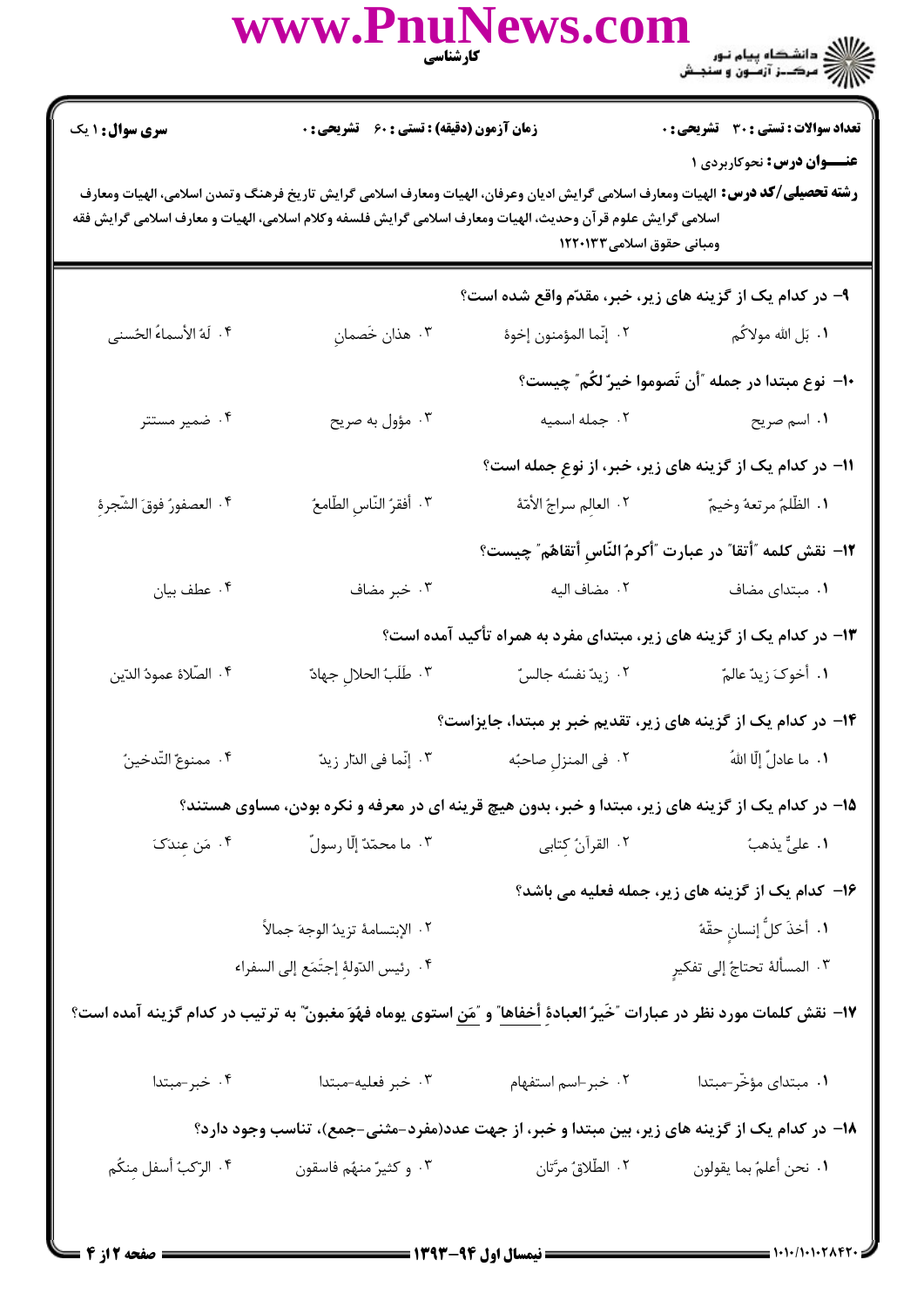www.Pnul )<br>)))))) دانشڪاه پيام نور<br>))))) **تعداد سوالات : تستي : 30 ٪ تشريحي : 0 سری سوال : ۱ یک زمان آزمون (دقیقه) : تستی : 60 گشریحی: 0 عنــوان درس: نحوکاربردی ۱ رشته تحصيلي/كد درس:** الهيات ومعارف اسلامي گرايش اديان وعرفان، الهيات ومعارف اسلامي گرايش تاريخ فرهنگ وتمدن اسلامي، الهيات ومعارف اسلامی گرایش علوم قرآن وحدیث، الهیات ومعارف اسلامی گرایش فلسفه وکلام اسلامی، الهیات و معارف اسلامی گرایش فقه ومباني حقوق اسلامي ١٢٢٠١٣٣ 19- خبر در آيه "الكافرونَ لَهُم عذابٌ شديدٌ" چيست؟ ۰۴ الكافرون ۰۲ لَمُم ۰۳ شدیدً ٠١. عذاتٌ +٢- نقش كلمه "خُلُق" در عبارت "هذا طالبٌ حَسَنٌ خُلقُه" چيست؟ ۰۲ فاعل ۰۴ خبر ۰۳ اسم فعل ۰۱ فعل **۲۱**- در کدام یک از گزینه های زیر، علّت تقدیم فاعل بر مفعول، محصور بودن مفعول به است؟ ۴. أفادتي كلامُک ٣. ما أكل الطَّفلَ إِلَّا التَّمر ٢. شاهَدنا الآثار التّار يخيهٔ ۰۱ ساعَدَ أب*ي* عمّي ٢٢- در كدام يک از گزينه هاي زير، نوع فاعل با ساير گزينه ها متفاوت است؟ ٢. و كَفي بِالله نصيراً ٠١. و الوالداتُ يُرضعنَ أولادهنّ ۰۴ و إذا ابتَلى إبراهيمَ ربُّه ۴. قد جاءتكُم موعظةٌ ٢٣- اگر فاعل در جمله "يحكي الكاتب قصَّته"، به صورت مؤنَّث تغيير يابد، جمله صحيح كدام خواهد بود؟ ۴. تحكين الكاتبهٔ قصّته ٢. تحكى الكاتب قصّتها ۰۴ الكاتبهٔ تحكي قصّهٔ*ً* ٠١. تَحكى الكاتبهٔ قصَّتها **۲۴**- کدام یک از گزینه های زیر صحیح است؟ ٢. تغسل الرجلُ يَدَيه ٢. شَرب المريضة الدّواء ۰۴ يَبنى المهندسُ بيتاً ٠١. باعَت الرجلُ سيّارتَه ۲۵- در کدام یک از گزینه های زیر، فاعل به صورت اسم ظاهر، آمده است؟ ٢. أسعَدَني أنَّك ناجحٌ في الإمتحان ٠١. يَجب أن نقومَ بواجبنا ۰۴ يَنبَغي أن تدرسوا بجدٍّ ٠٣ هيهات منّا الذّلّة ۲۶– در کدام یک از گزینه های زیر، علت تقدیم مفعول بر فاعل(وجوباً)، محصور بودن فاعل است؟ ۰۲ إيّاک نعبد و إيّاک نَستَعين ٠١. أكرم الطالب والدُه و والدته ۰۳ لَقَد نَصَرِكُم اللهُ في مواطنَ كثيرة ۴ . و مَن يَغفر الذّنوبَ إلّا اللهُ ٢٧- ساختار جمله "الصّبرَ الصّبرَ" بر چه چیزی دلالت دارد؟ ۰۳ منادی ۰۴ اختصاص ٢. إغراء ۱. تحذیر ٢٨- مفعول در عبارت "وَ نَزَّلنا من السّماء ماءً مُباركاً فَأنبَتنا به جَنّات و حبَّ الحصيد" چيست؟ ٢. ماءً–حَتَّ ۴. السّماء-جنّات ۰۳ ماءً–جنّات ۰۱ نا-مُباركاً